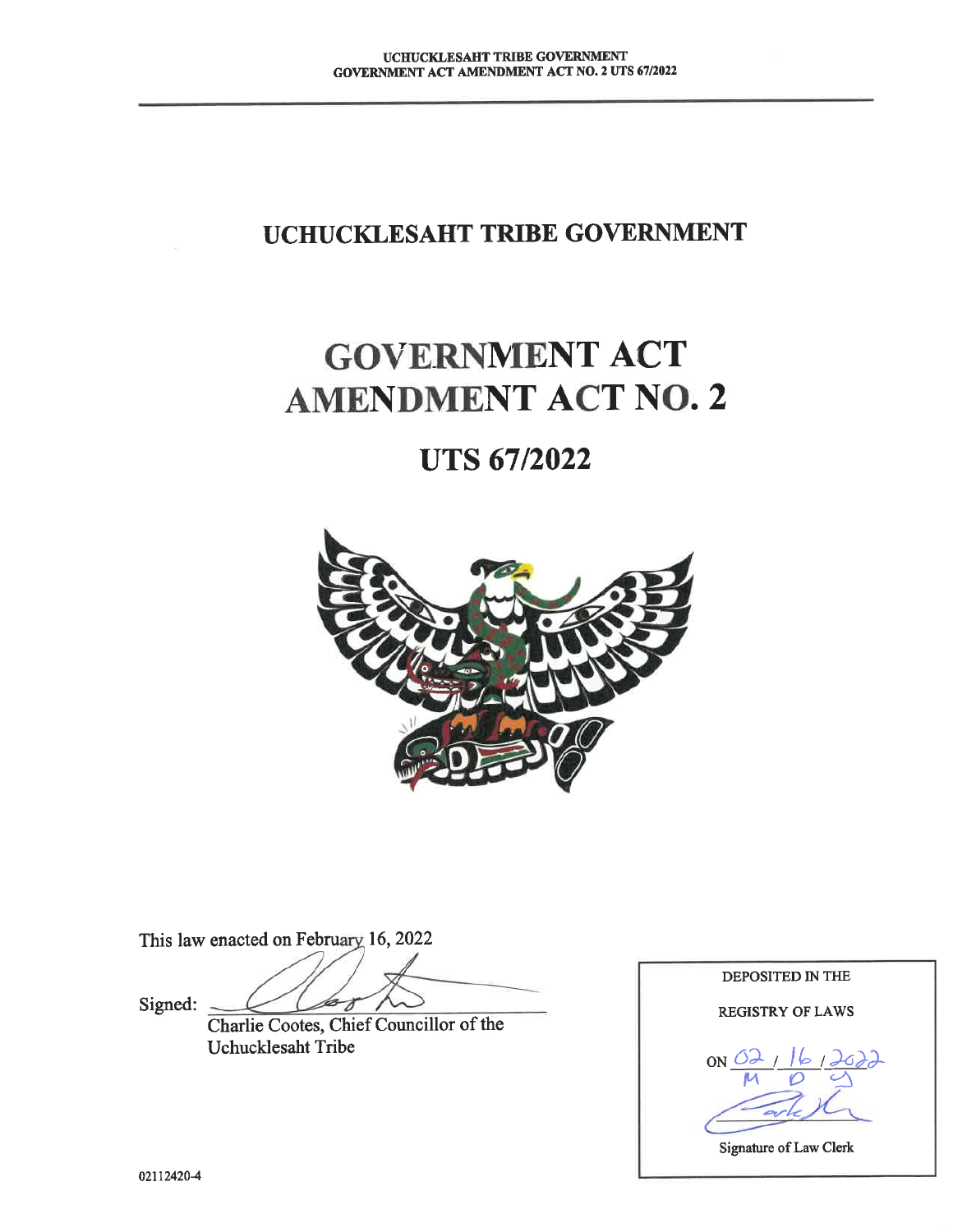#### UCHUCKLESAHT TRIBE GOVERNMENT GOVERNMENT ACT AMENDMENT ACT NO. 2 UTS 67/2022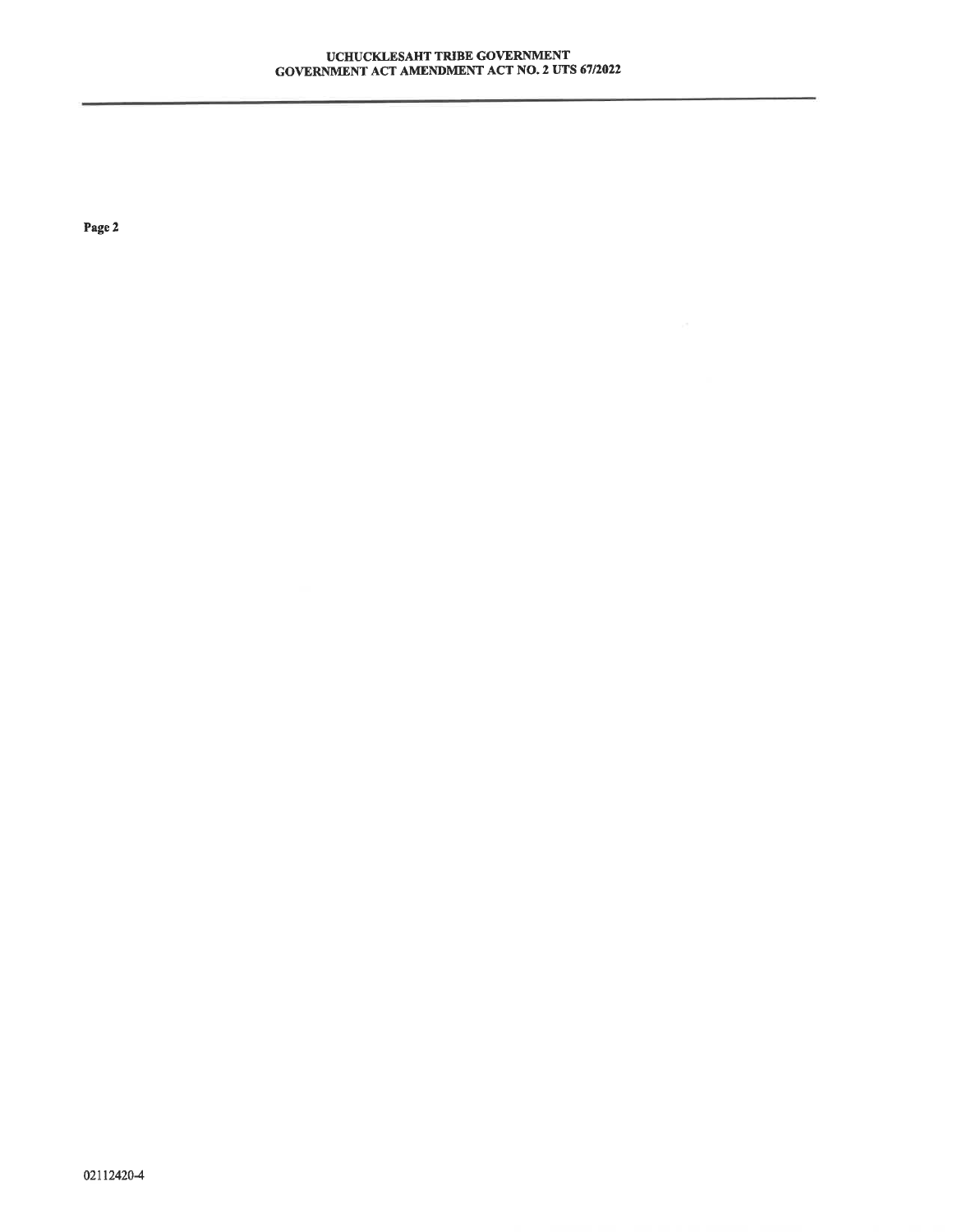# **TABLE OF CONTENTS**

 $\mathcal{C}^{\mathcal{A}}_{\mathcal{A}}$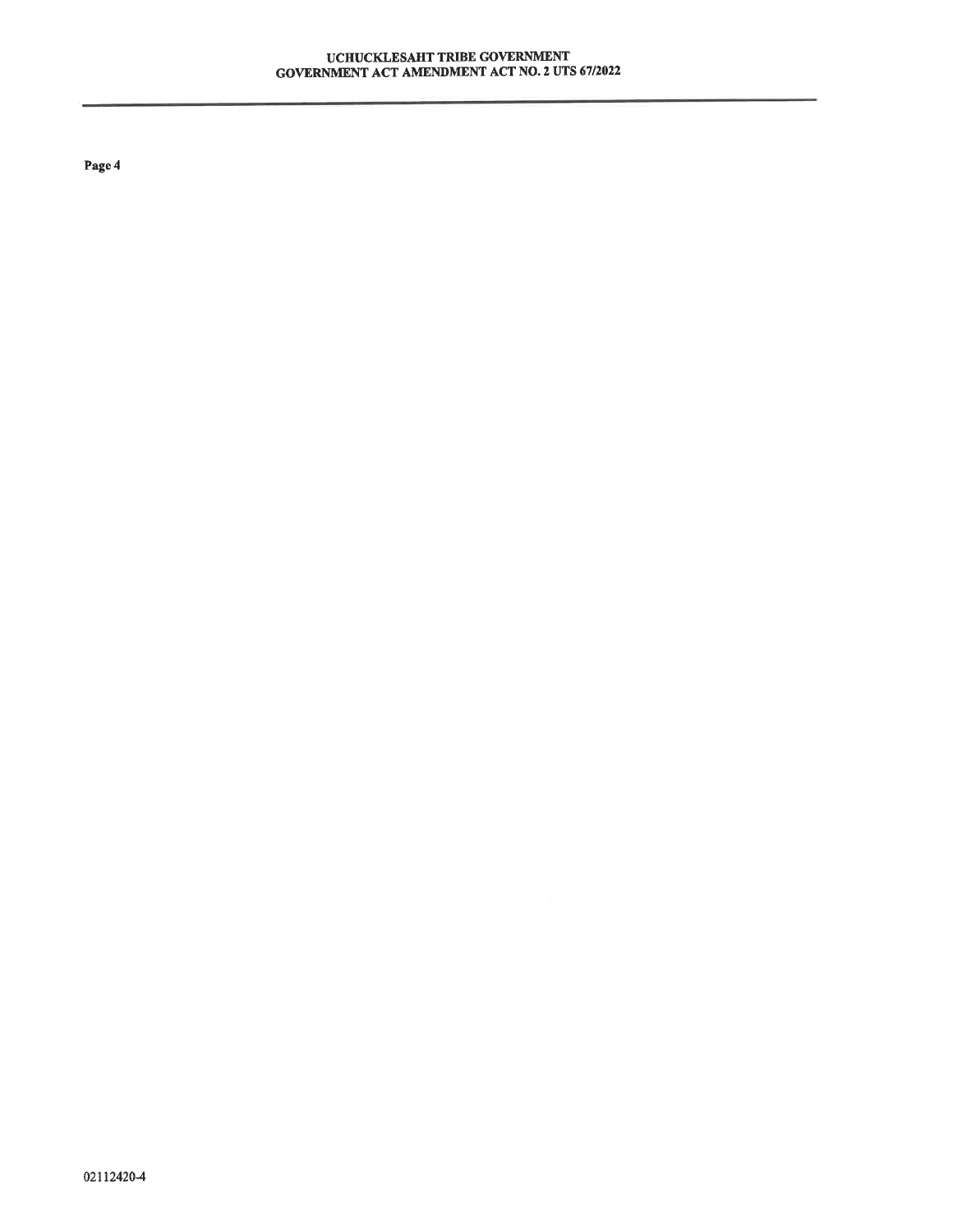# PART 1 - INTRODUCTORY PROVISIONS

#### Short title

1.1 This Act may be cited as the Government Act Amendment Act No. 2.

### Executive oversight

1.2 The chief councillor is responsible for the executive oversight of this Act.

#### Application

1.3 This Act applies to Uchucklesaht lands, the air above Uchucklesaht lands and the streams and groundwater that form part of Uchucklesaht lands.

#### **Definitions**

1.4 In this Act,

"Government Act" means Government Act UTS 2/2011.

 $\ddot{\phantom{a}}$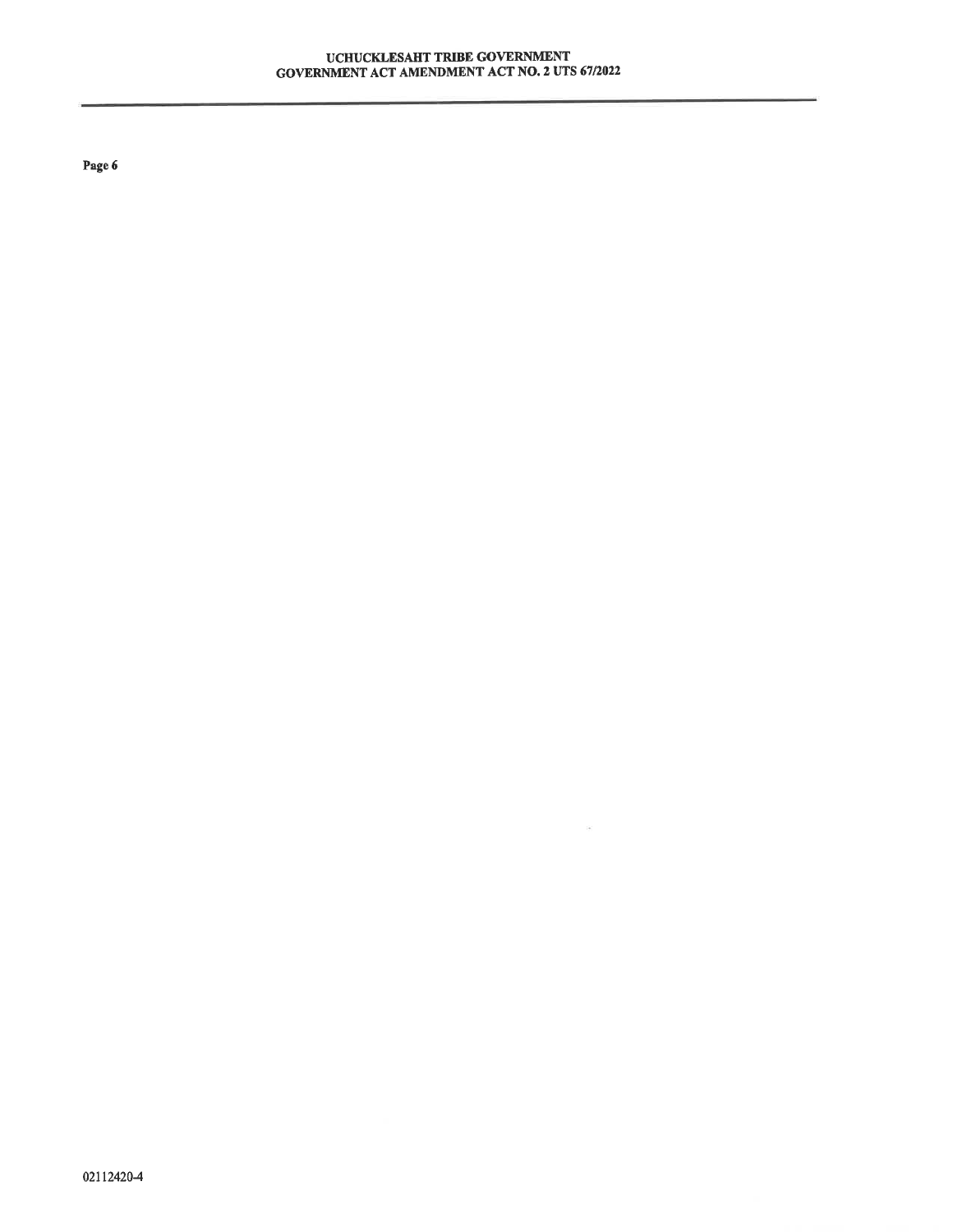# PART 2 - AMENDMENTS

#### Notice of assembly

2.1 Section 4.2 of the Government Act is amended by striking out "30" in the first line and substituting "35".

#### Additions to agenda

- 2.2 Section 4.3 is repealed and the following substituted:
	- "4.3 (a) A notice posted under section 4.2 must include
		- (i) the proposed agenda for the meeting of the People's Assembly, and
		- (ii) the date by which Uchucklesaht citizen submissions under subsection (b) must be received.
		- (b) A Uchucklesaht citizen may propose an additional agenda item by submitting in writing to the Executive the proposed addition no later than 15 days after the notice is posted under section 4.2.
		- (c) The Uchucklesaht citizen requesting an additional agenda item in accordance with subsection (b) may also provide a written report in support of their request.
		- (d) The Executive must give full and fair consideration to each submission received in accordance with subsection (b).
		- (e) After considering a submission referred to in subsection (d), the Executive may amend the proposed agenda if the Executive considers that an addition or modification to the agenda based on a submission received in accordance with subsection (b) is in the best interest of the Uchucklesaht Tribe.
		- (f) If the Executive amends the proposed agenda under subsection (e), the Executive must post notice of the amended proposed agenda at least 10 days prior to the meeting of the People's Assembly.
		- (g) If the Executive does not amend the proposed agenda under subsection (e), the proposed agenda included as part of the notice posted under section 4.2 must be used as the agenda for adoption at the meeting of the People's Assembly."

#### Procedure updates

- 2.3 (a) Section 4.6(b) is amended by striking out ", at which time Uchucklesaht citizens may propose additional agenda items".
	- (b) Section 4. 6(c) is amended by striking out ", and the inclusion or exclusion of additional agenda items,"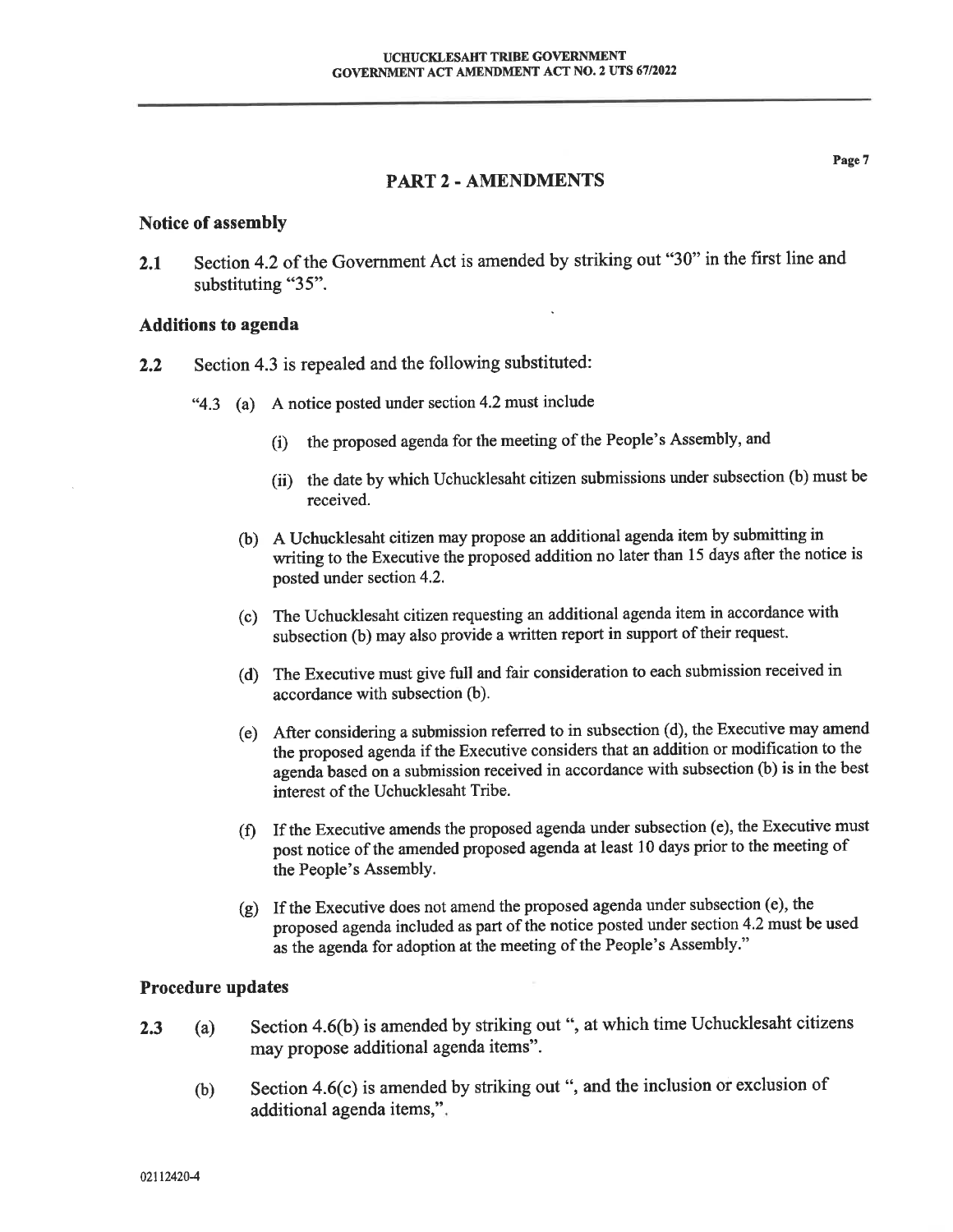$\sim$   $\sim$